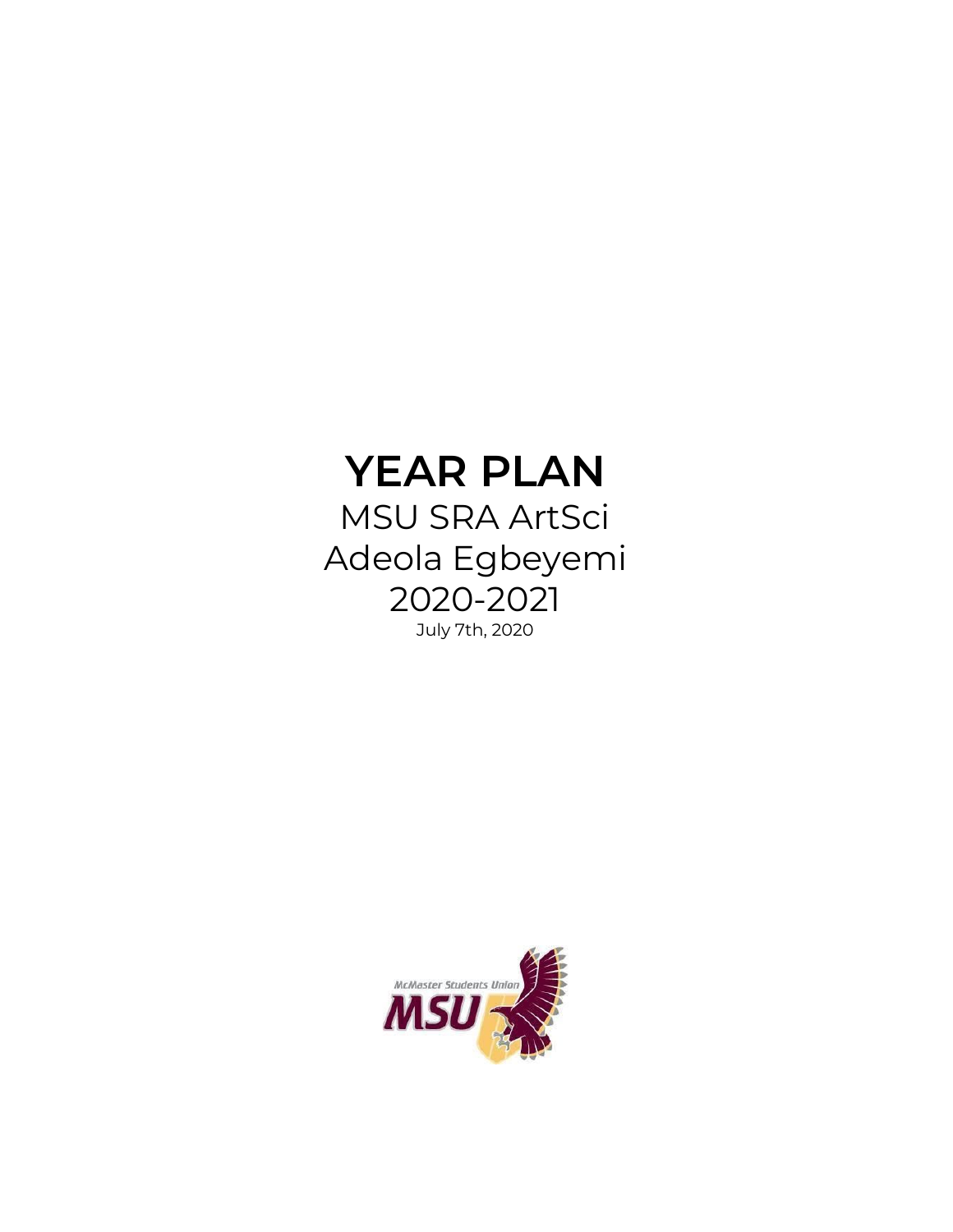## **Table of Contents**

| <b>Introduction</b><br>3                                                                                           |    |
|--------------------------------------------------------------------------------------------------------------------|----|
| 2019/2020 Caucus: At a Glance                                                                                      | 4  |
| <b>Goals</b>                                                                                                       | 5  |
| <b>SASSex Specific</b>                                                                                             | 5  |
| Communicating SRA Information<br>$\bullet$<br><b>SRA Observer Projects</b><br>$\bullet$<br>ArtSci SRA x SASS Event |    |
| <b>SRA Specific</b>                                                                                                | 7  |
| Meeting sustainability<br>$\bullet$<br>Observer Role Exploration<br>$\bullet$                                      |    |
| McMaster Wide                                                                                                      | 9  |
| <b>SWC Accessibility</b><br>$\bullet$<br>Student Input on PULSE events<br>$\bullet$                                |    |
| <b>Long-Term Planning</b>                                                                                          | 11 |
| Anti-Racism Plan<br>$\bullet$                                                                                      |    |
| <b>Goals to Strive For</b>                                                                                         | 13 |
| <b>Master Summary</b>                                                                                              | 14 |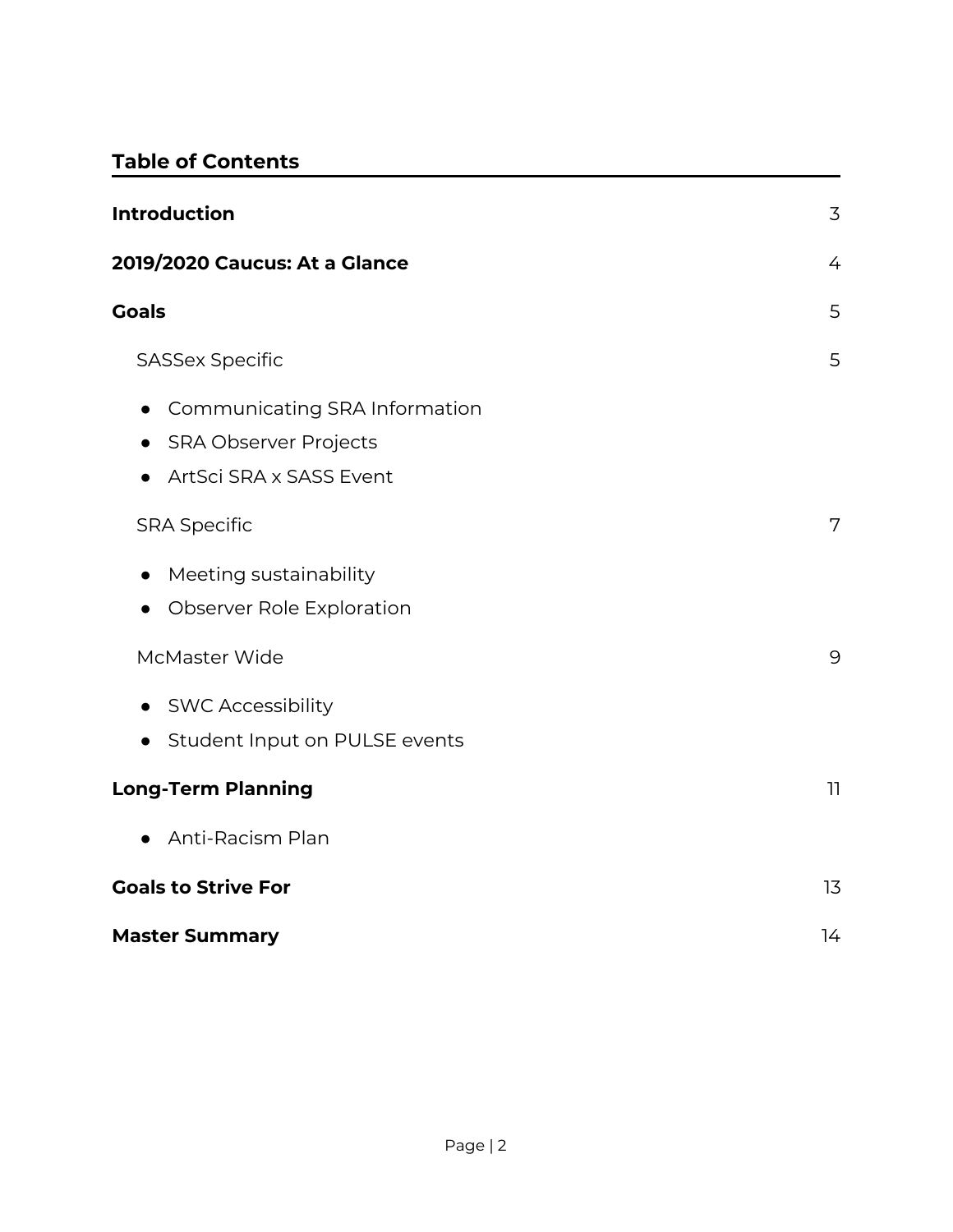### **Introduction**

If you're reading this: thank you, wow.

Being involved in student politics sometimes brings the curious mentality of believing "Man, these changes are super important and will really make a major difference!" and then getting whiplashed with the thought "Wait, people don't *really* care".

(You reading this intro shows a lot of care though, so again, thank you!)

Both mentalities were considered while writing. What can make a positive difference? And what do ArtScis truly care about? Hopefully this Year Plan strikes the balance.

This plan is definitely more vague, because of the fluidity and changes that await this uNpReCeDeNtEd school year. Bear with me as goals are delayed or priorities are shifted.

Two quick shout-outs: 1) The incoming class of 2024. You've made some of the biggest decisions in the weirdest times possible. And yet, you made it. The student union is for you too. We're here to make whatever student life and experience you can have excellent. Please reach out.

And 2) Vikita! The SRA Observer for this year who has some awesome stuff in mind and briefly touched on in this plan. The two of us make up the whole ArtSci SRA caucus. She is a great resource to reach out to as well.

Before I was acclaimed, I envisioned my platform shaping around the word peace: policy, ease, arguing (for ArtSci voices at meetings) and continuity (sustainability, long term stuff). You'll see them well reflected in this Year Plan.

I guess eeep is gone. It was about making student politics something that more people want to engage with, more exciting and down to earth! But you know, COVID and all, keeping folks at home and distant. Eeep might be the biggest challenge this caucus has faced since conception.

So that's where I end. Relevant change + *pizzazz* = a successful year in my books. So talk to me—whaddya want to see this year? How can I help? Best,

#### **Adeola Egbeyemi**

SRA Arts and Science 2020-2021, [sraartsci@msu.mcmaster.ca](mailto:sraartsci@msu.mcmaster.ca)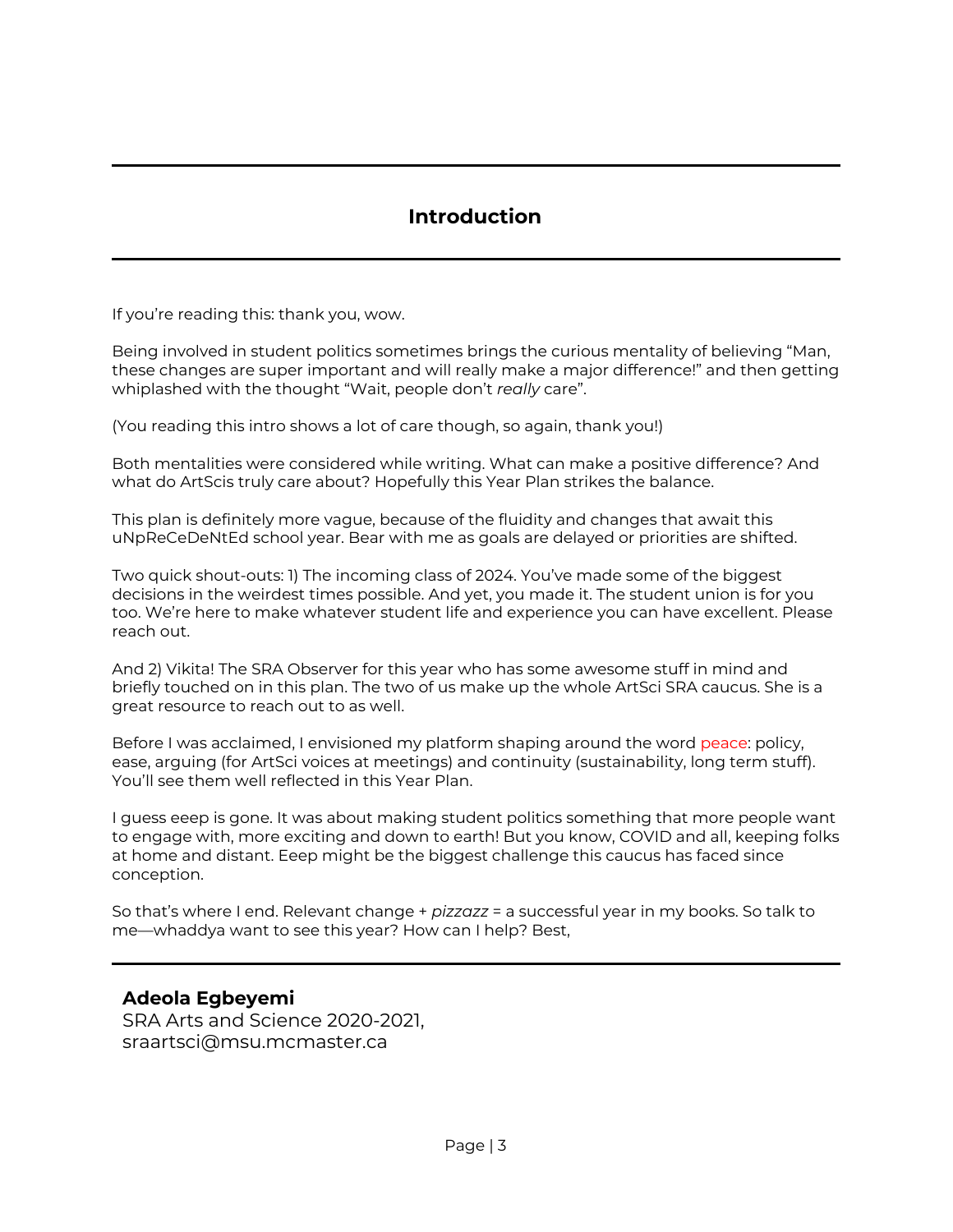# **SRA ArtSci 2019/2020 Caucus: At a Glance**

| Outline Of<br>Goal                           | What Was Done in<br>2019-2020                                                                                                                                                                                               | What Will Be Done in 2020-2021                                                                                                                                                                                                            |
|----------------------------------------------|-----------------------------------------------------------------------------------------------------------------------------------------------------------------------------------------------------------------------------|-------------------------------------------------------------------------------------------------------------------------------------------------------------------------------------------------------------------------------------------|
| <b>Study Space</b><br>for ArtSci<br>students | Secured access to LRW<br>room booking                                                                                                                                                                                       | Moving forward +<br>Make room booking more accessible,<br>promoted and efficient (open later?<br>artsci exclusive? Etc.)                                                                                                                  |
| Bi-weekly<br>videos                          | SASSwatch Podcast,<br>available on the SASSweb<br>WIX site and Spotify                                                                                                                                                      | Completed +<br>Good engagement (over a total of 5<br>episodes, we got 13 followers, 42<br>listens and 112 starts).<br>Integrated SASSex members by<br>inviting them to talk and the ArtSci<br>community on a special elections<br>episode |
| Revamping<br>SASSweb for<br>information      | *SASSwatch Podcast (the<br>get to know section was<br>MSU/SASS information<br>focused)<br><b>X</b> Website info was not<br>completed (due to issues<br>with the new site and the<br>mid-year deletion and<br>switch to WIX) | Redirection +<br>Hold a survey/event at the start of<br>semester to see if information about<br>MSU/academics is something wanted<br>by ArtScis                                                                                           |
| Professor<br>Meetings                        | <b>X</b> Inconclusive result after<br>meeting with Dr. Wilson (<br>met with the advocacy team<br>of SASSex later to discuss<br>this, but it was in January, so<br>not much time was left to<br>take action)                 | Moving Forward +<br>Determine if entrance into professor<br>meetings is needed with a<br>survey/event<br>Touch base with previous SRA<br>caucuses to see what progress was<br>lost in transition                                          |
| Mental<br>Health and<br>Wellness             | Creation of a Mental<br><b>Health and Wellness SASS</b><br>committee (SAFEtalks and<br>MacAssist with high<br>turnout)                                                                                                      | <b>Redirection →</b><br>Technically complete, and we hope<br>the new SASS committee will thrive in<br>their ArtSci focused mental health<br>initiatives.                                                                                  |
| Long term<br>planning                        | Step 1 was the mental<br>health work mentioned<br>above                                                                                                                                                                     | Completed →<br>MHW Committee was focused on this<br>and will be moving forward                                                                                                                                                            |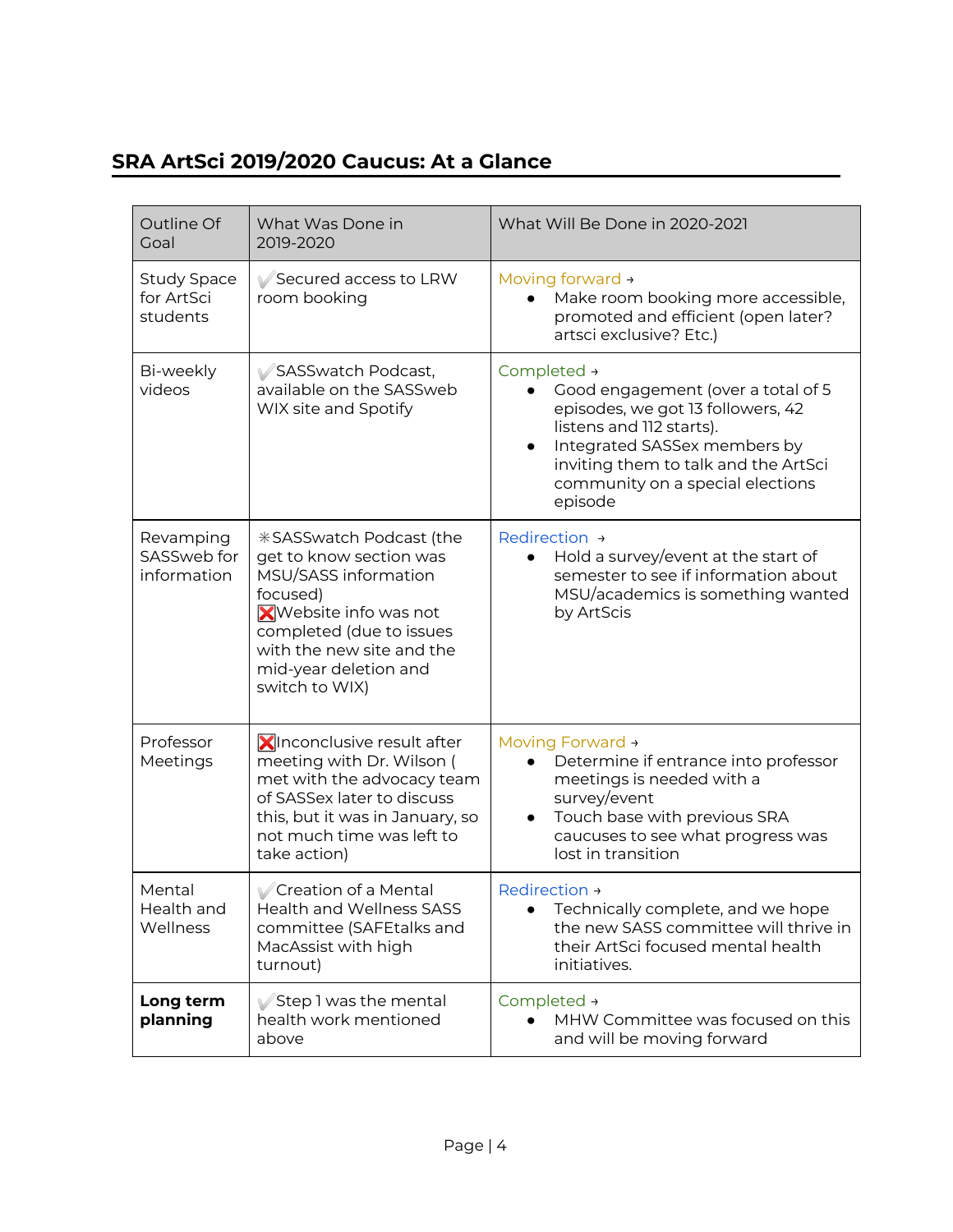## **Goals**

## **SASSex Specific**

| <b>Objective 1</b>        | <b>Communicating SRA Information</b>                                                                                                                                                                                                                                                                                           |
|---------------------------|--------------------------------------------------------------------------------------------------------------------------------------------------------------------------------------------------------------------------------------------------------------------------------------------------------------------------------|
| Description               | Determining a way to share SRA information (like meetings,<br>events, etc.) in a clear, consistent and engaging way on social<br>media<br>Getting more Twitter & Facebook engagement<br>Determining if an ArtSci SRA Instagram is necessary<br>Bite size meeting summaries before and after<br>Also, maintaining office hours. |
| <b>Benefits</b>           | We need to reach as many ArtScis as we can, as often issues<br>directly impact students and their campus life.<br>More student involvement and awareness of the SRA!                                                                                                                                                           |
| <b>Difficulties</b>       | Maintaining consistency and quality                                                                                                                                                                                                                                                                                            |
| Long-term<br>implications | Modelling good engagement for future caucus' to continue<br>to improve upon.                                                                                                                                                                                                                                                   |
| How?                      | Looking to transition the podcast to the SRA Observer<br>in September<br>Consult constituents about the desire of a SRA<br>instagram                                                                                                                                                                                           |
| Partners                  | <b>SASS Communication Director</b>                                                                                                                                                                                                                                                                                             |

|                    | Objective 2 SRA Observer Projects |
|--------------------|-----------------------------------|
| <b>Description</b> |                                   |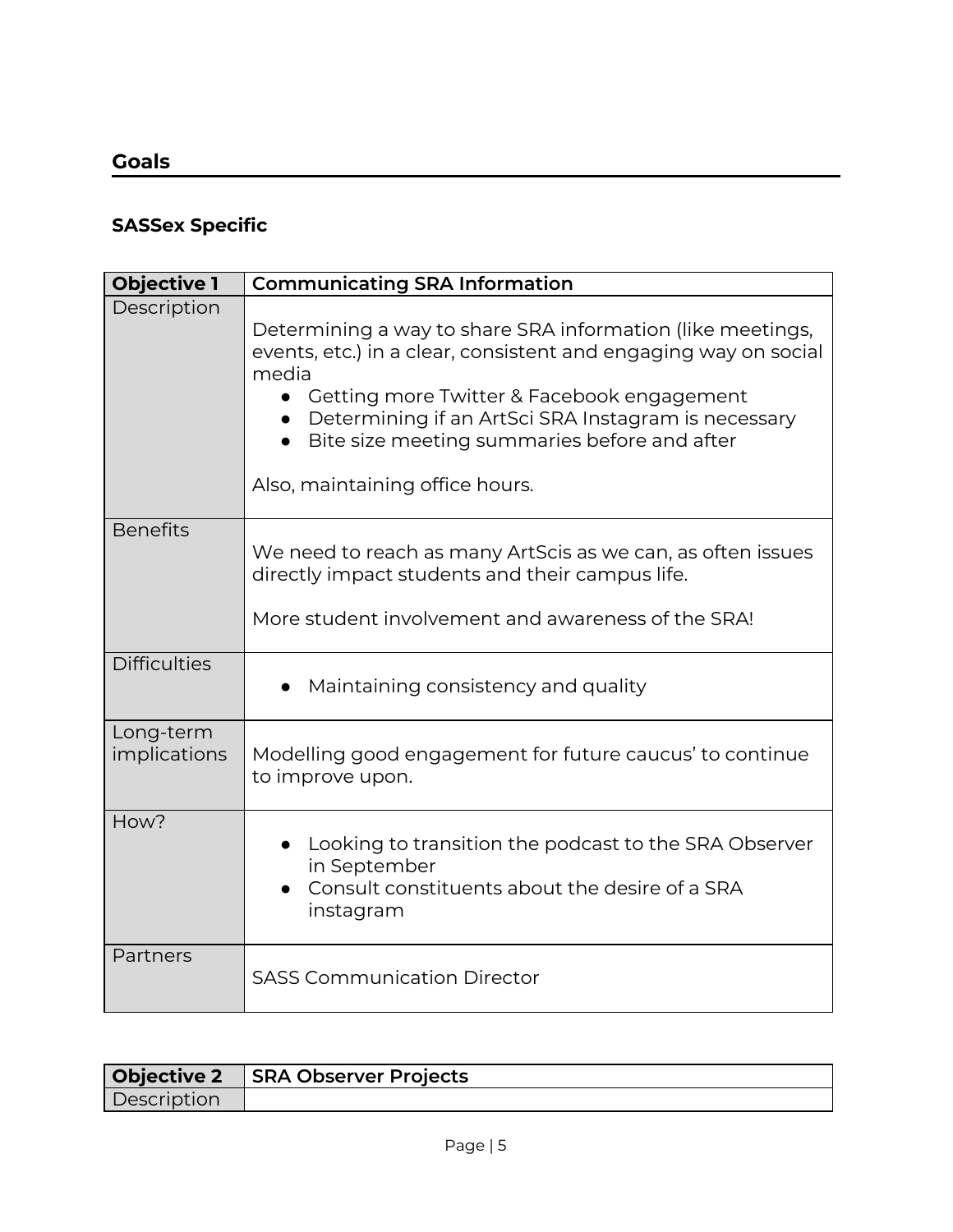|                           | Vikita, the ArtSci SRA Observer, has her own platform points<br>that we're just formalizing here.<br>Expanding and better advertising study spaces and<br>room booking<br>Improve ArtSci classroom equity for those who have to<br>miss class for various reasons (cultural, religious,<br>mental health, etc.)<br>Promoting the use of SAS through informational<br>campaigns<br>Improving menstrual equity with informational posters<br>and better access to products |
|---------------------------|--------------------------------------------------------------------------------------------------------------------------------------------------------------------------------------------------------------------------------------------------------------------------------------------------------------------------------------------------------------------------------------------------------------------------------------------------------------------------|
| <b>Benefits</b>           | Improve equity and accessibility for ArtScis and the general<br>McMaster community.                                                                                                                                                                                                                                                                                                                                                                                      |
| <b>Difficulties</b>       | Long term implementation                                                                                                                                                                                                                                                                                                                                                                                                                                                 |
| Long-term<br>implications | Generally improved equity and accessibility                                                                                                                                                                                                                                                                                                                                                                                                                              |
| How?                      | My role as SRA will be to support the Observer as she<br>undertakes these tasks, alongside basic Observer duties.<br>Consultations will probably be step one.                                                                                                                                                                                                                                                                                                            |
| Partners                  | <b>SRA Observer</b><br><b>SASS Pres</b>                                                                                                                                                                                                                                                                                                                                                                                                                                  |

| <b>Objective 2</b> | ArtSci SRA x SASS Event                                                                                        |
|--------------------|----------------------------------------------------------------------------------------------------------------|
| Description        |                                                                                                                |
|                    | Holding one event at the beginning of each semester to get<br>feedback and advice on student wants and needs.  |
|                    | Could be paired with Milk & Cookies.                                                                           |
| <b>Benefits</b>    |                                                                                                                |
|                    | Reinforce and focus our advocacy priorities for each<br>semester. Finding out what ArtSci's really want to see |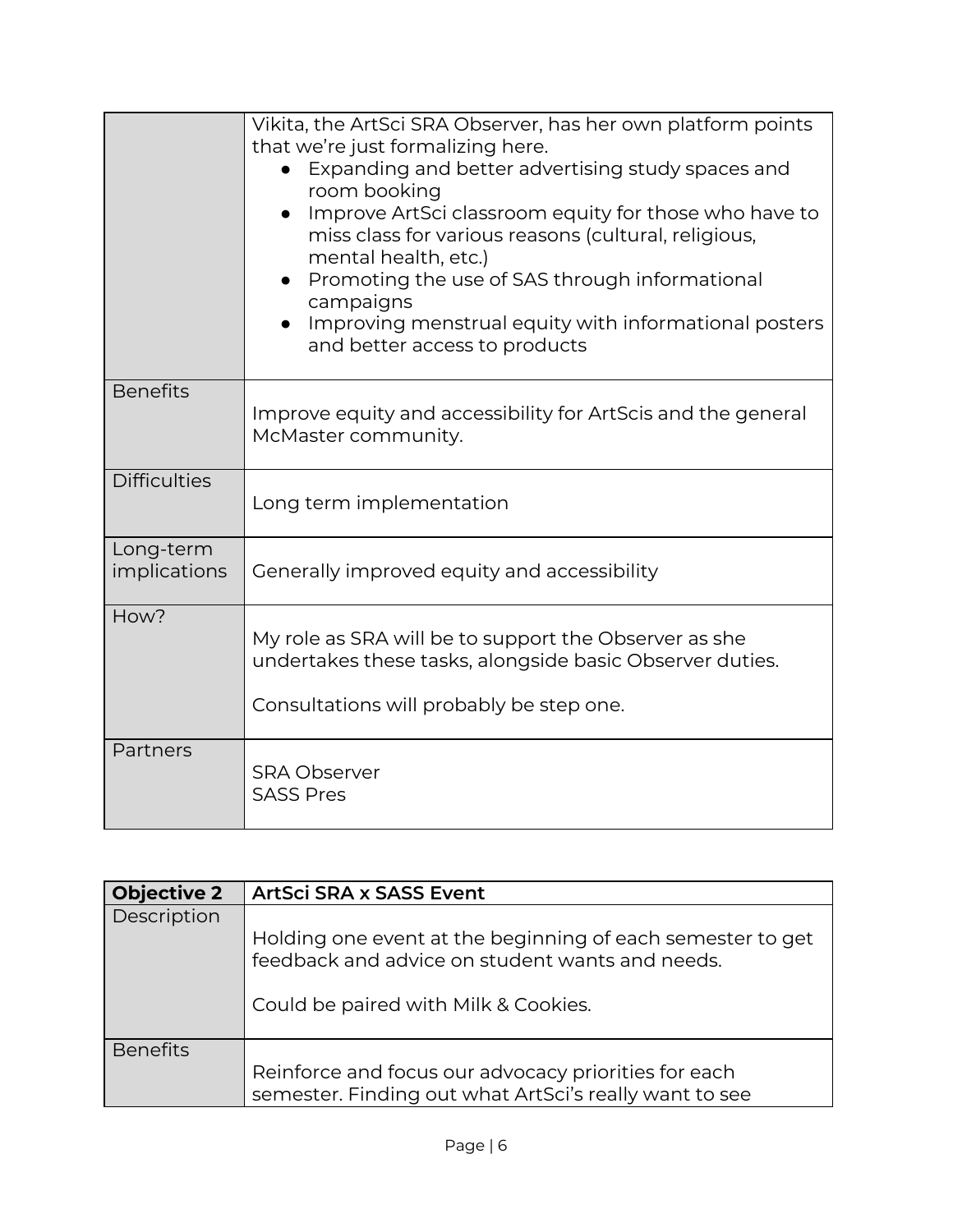| <b>Difficulties</b>       | It will have to be online!<br>If an online seminar is held, it's likely there will be very<br>minimal turn out.<br>So taking time to re-adjust to figure out what will get the    |
|---------------------------|-----------------------------------------------------------------------------------------------------------------------------------------------------------------------------------|
|                           | most engagement (and then actually doing it) will be the<br>hardest thing.                                                                                                        |
| Long-term<br>implications | Continuing to build a good rapport with the ArtSci student<br>body                                                                                                                |
| How?                      | Best guess would be to speak with SASS VP Functions to see<br>how they plan to host online events and partner with them.<br>Also looking to perhaps get into Welcome Week events. |
| Partners                  | <b>VP Functions</b><br><b>SASS President</b><br><b>WW Planners</b>                                                                                                                |

# **SRA Specific**

| <b>Objective 3</b> | <b>Meeting Sustainability</b>                                                                                                                                                                                                                                                                                                     |
|--------------------|-----------------------------------------------------------------------------------------------------------------------------------------------------------------------------------------------------------------------------------------------------------------------------------------------------------------------------------|
| Description        | 2019/2020 SRA meetings used a lot of paper, from ballots to<br>reports and memos. For the 2020 VP elections and all<br>meetings prior, voting has been done through Google Forms<br>and gmail.<br>This initiative wants to look into alternatives to remove waste<br>from SRA meetings and larger MSU proceedings from now<br>on. |
| <b>Benefits</b>    | Larger environmental policy change must be matched with<br>smaller scale significant sustainable action.                                                                                                                                                                                                                          |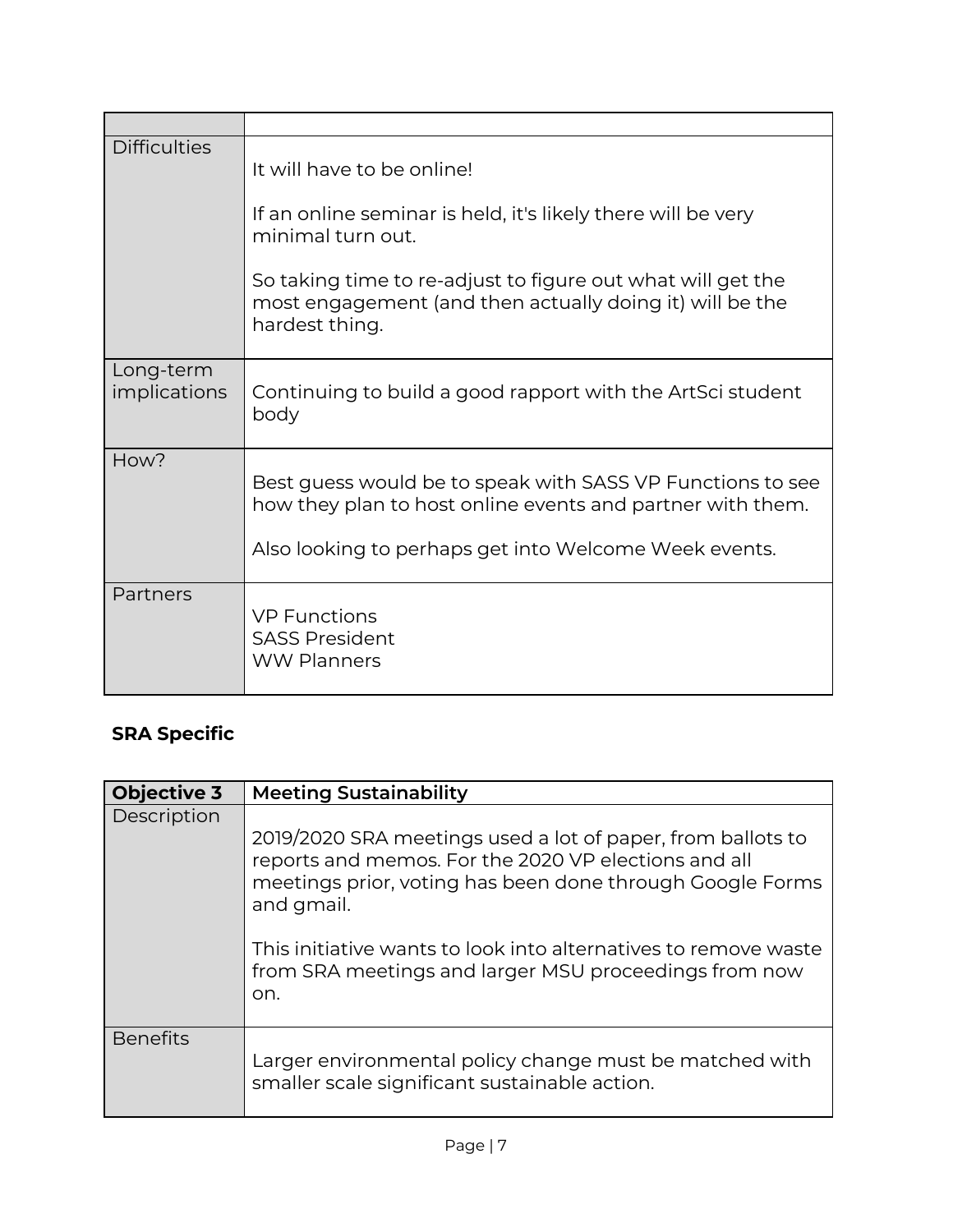|                           | The environmental impact will be a net positive, along with<br>the hope that the MSU can set the precedent of<br>sustainability that they champion.                                                                                                            |
|---------------------------|----------------------------------------------------------------------------------------------------------------------------------------------------------------------------------------------------------------------------------------------------------------|
| <b>Difficulties</b>       | Take care not to violate the laws of proceeding and maintain<br>user ID (mitigated by consulting various knowledgeable<br>stakeholders)                                                                                                                        |
|                           | NB: This goal might take a completely different form than<br>expected with COVID, as many things are naturally shifting<br>online. This could shift into keeping some of these MSU<br>proceedings online (such as voting) after things return to in<br>person. |
| Long-term<br>implications | Sustainability! But also some way in place to ensure things<br>that transition online, stay online.                                                                                                                                                            |
| How?                      | Continue conversations with Speaker and AVP IG. Start<br>conversation with relevant stakeholders.                                                                                                                                                              |
|                           | First step is just a general assessment of where the SRA<br>(then the MSU) is being unsustainable.                                                                                                                                                             |
| Partners                  | <b>MSU Speaker</b><br>AVP IG & Committee<br>Sustainability Committee<br><b>BOD (Board of Directors)</b>                                                                                                                                                        |

| <b>Objective 4</b> | <b>Observer Role Exploration</b>                                                                                                                                                                |
|--------------------|-------------------------------------------------------------------------------------------------------------------------------------------------------------------------------------------------|
| Description        |                                                                                                                                                                                                 |
|                    | SRA Observer is a role unique to ArtSci, because the program<br>has a very small caucus. The Observer supports the SRA<br>member with the aims of maturing into the role the<br>following year. |
|                    | I believe other faculty societies (HealthSci, Nursing and<br>perhaps even Humanities) might greatly benefit from this<br>role, so helping them to implement it is this goal.                    |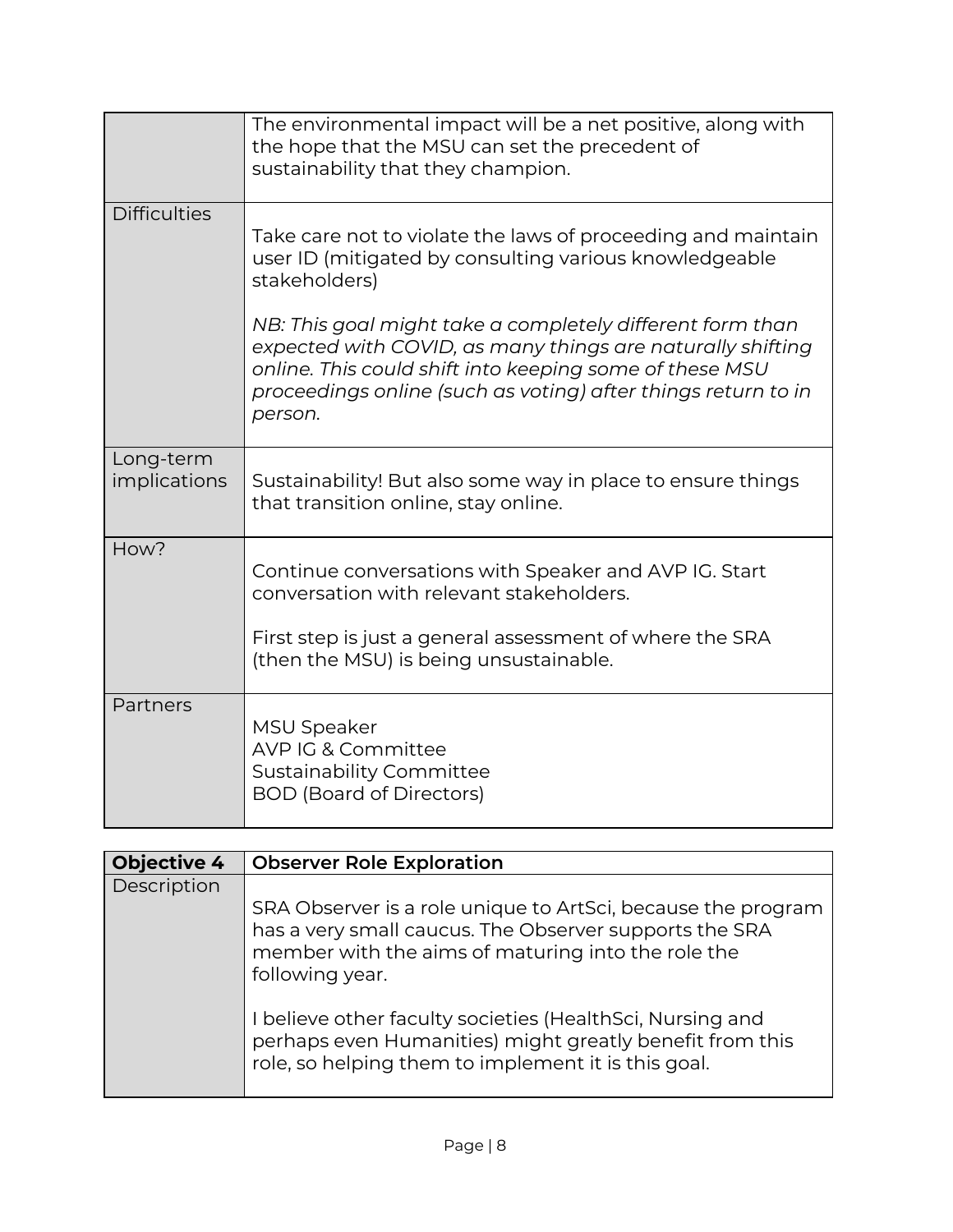| <b>Benefits</b>           | Individuals getting familiar with the SRA makes the<br>$\bullet$<br>one-year turnover less of a complete restart<br>Then you have individuals with more upfront<br>$\bullet$<br>knowledge of SRA able to start to make change faster                               |
|---------------------------|--------------------------------------------------------------------------------------------------------------------------------------------------------------------------------------------------------------------------------------------------------------------|
| <b>Difficulties</b>       | If the caucus members decide they don't want<br>or don't think they need the role, then the goal<br>naturally ends<br>However, these observer roles could also be<br>$\bullet$<br>elected/hired through the MSU                                                    |
| Long-term<br>implications | More informed and prepared SRA members<br>Could also foster a greater engagement with SRA from<br>$\bullet$<br>members who aren't directly involved on the assembly                                                                                                |
| How?                      | Mid-term initiative, where I can ask current members if<br>$\bullet$<br>they feel they struggle with any part of their role<br>(around Dec) and suggest their faculty society adopt a<br>new role (SRA Observer) - to be implemented for<br>election time in March |
| Partners                  | <b>Aforementioned Caucuses</b><br><b>BOD</b>                                                                                                                                                                                                                       |

### <span id="page-8-0"></span>**McMaster Wide**

| <b>Objective 5</b> | <b>SWC Accessibility</b>                                                                                                                                                                                                                                                                                                                                                                                                                                    |
|--------------------|-------------------------------------------------------------------------------------------------------------------------------------------------------------------------------------------------------------------------------------------------------------------------------------------------------------------------------------------------------------------------------------------------------------------------------------------------------------|
| Description        | • In the Student Wellness Center, there is currently an<br>accessibility issue for deaf, HOH and/or visually<br>impaired students to know when their name is<br>called for an appointment.<br>• We want to promote accessibility in the SWC<br>through either a TV screen to display the name or<br>number of the person being called (such as done in<br>government registration places) or through an<br>incorporation of a Bistro vibrating plate system |
| Benefits           |                                                                                                                                                                                                                                                                                                                                                                                                                                                             |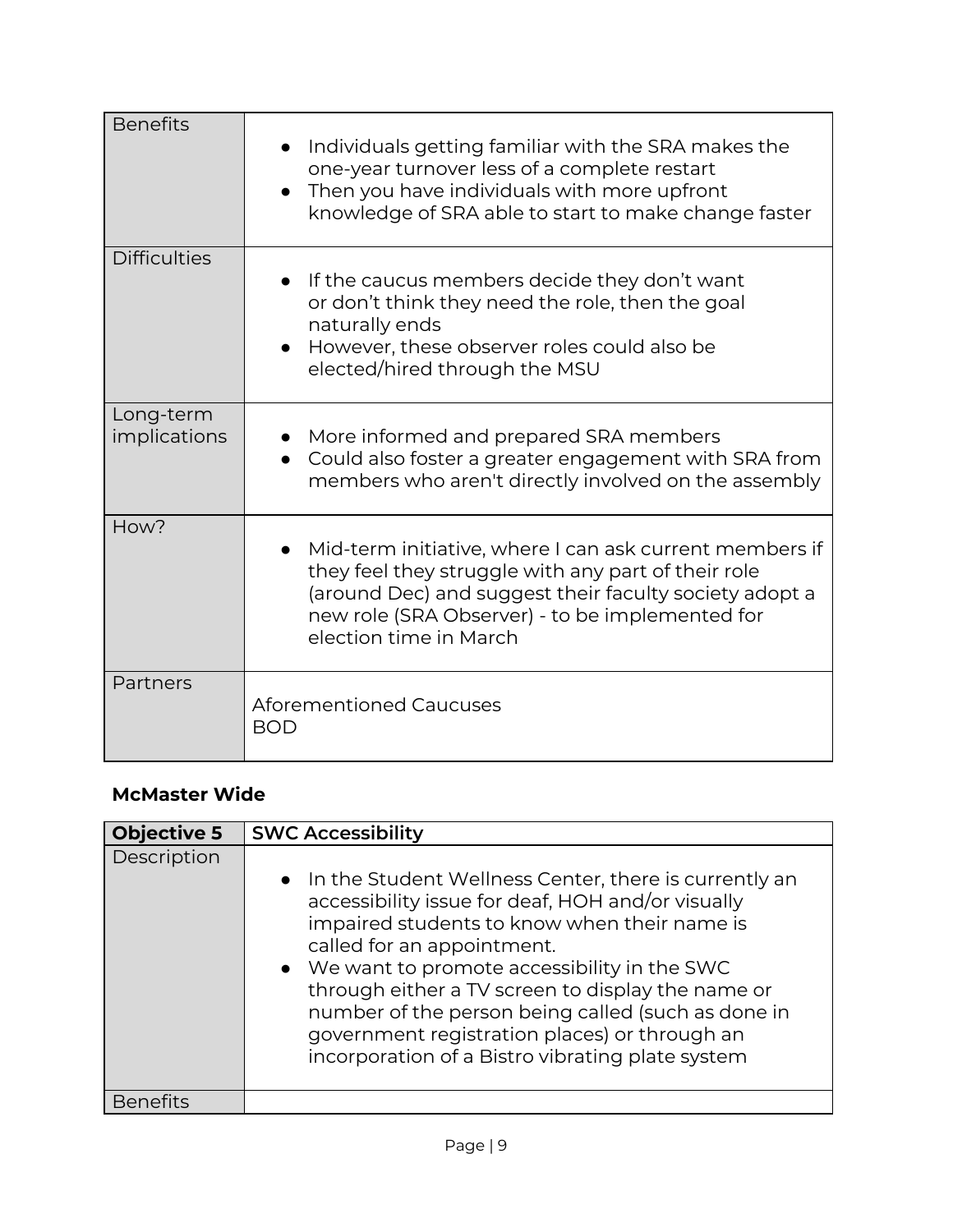|                           | Accessibility! Would also make things easier for the SWC<br>staff.                                                                                                                                                                                        |
|---------------------------|-----------------------------------------------------------------------------------------------------------------------------------------------------------------------------------------------------------------------------------------------------------|
| <b>Difficulties</b>       | Financing the system and practically<br>introducing it, but this will depend on how<br>consultations go (may require SRA budget for<br>startup costs)<br>OH ALSO COVID LMAO - starting this plan when<br>the SWC opens could also delay it being finished |
|                           | However, If we do end up choosing the Bistro<br>system, we would also have Food Services as a<br>resource to see how they finance it, maintain it,<br>etc                                                                                                 |
| Long-term<br>implications | Maintenance costs! To keep in mind/factor in                                                                                                                                                                                                              |
| How?                      | First consultations with EIO, VP Finance, then SWC to<br>determine feasibility and options.                                                                                                                                                               |
| Partners                  | <b>VP Finance</b><br><b>SWC Manager</b>                                                                                                                                                                                                                   |

| <b>Objective 6</b> | <b>Student Input on PULSE Events</b>                                                                                                                                                                                                                                                                                                                          |
|--------------------|---------------------------------------------------------------------------------------------------------------------------------------------------------------------------------------------------------------------------------------------------------------------------------------------------------------------------------------------------------------|
| Description        | • McMaster Recreation and DBAC provide group<br>exercise initiatives such as spin classes, HIIT training<br>and Zumba. Currently, those classes times are<br>posted at the beginning of each semester<br>• I would like to introduce a system where students<br>can vote on which pre-selected dates work best for<br>them at the beginning of each semester. |
| <b>Benefits</b>    | • We pay for these facilities, it is more equitable to get<br>students input on which times work for them<br>• Additionally, some activities might be getting a<br>lower turnout than they could because of commuter                                                                                                                                          |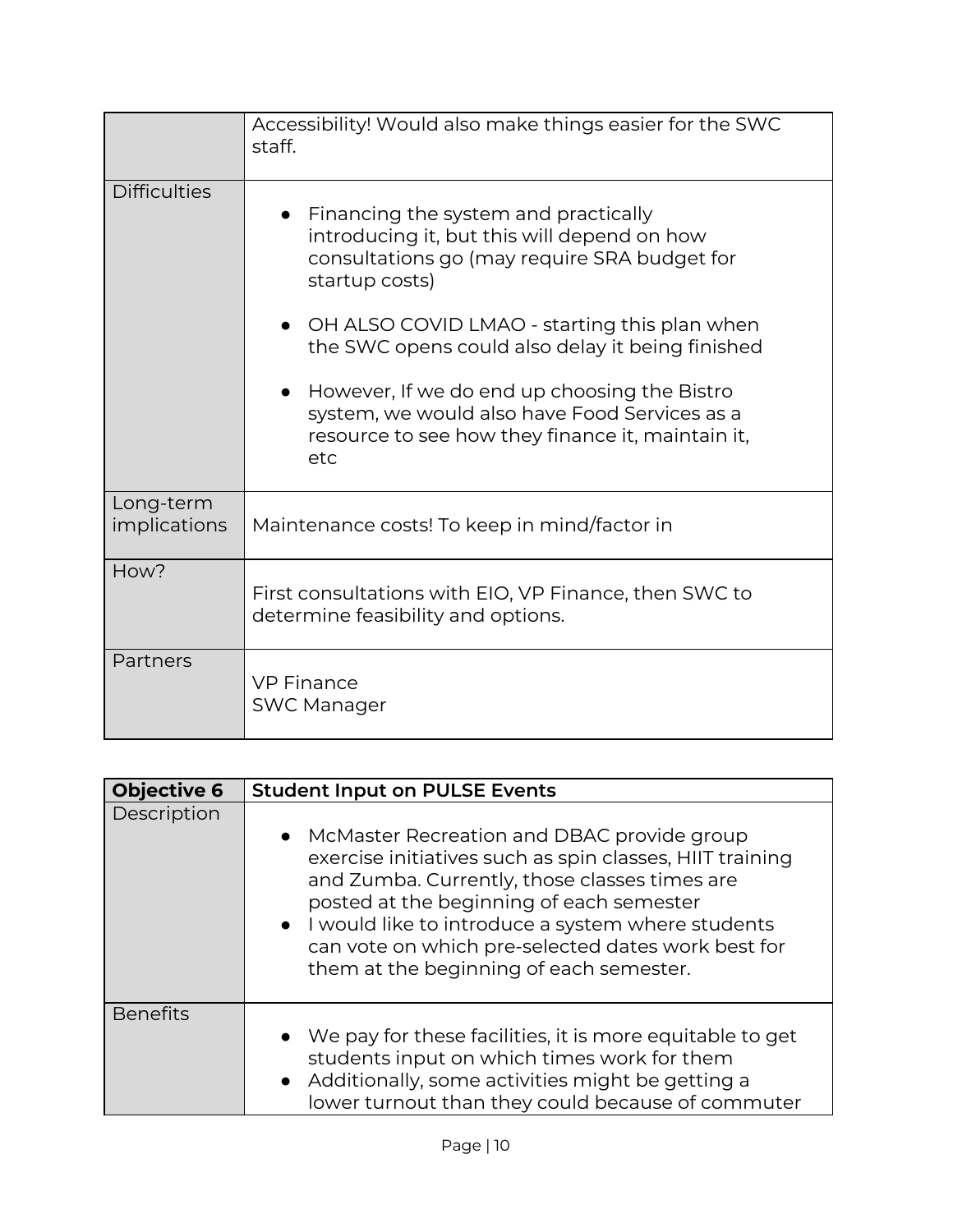|                           | students or class interference, even though there is<br>desire to attend                                                                                                                                                                                                                                                                                                                                            |
|---------------------------|---------------------------------------------------------------------------------------------------------------------------------------------------------------------------------------------------------------------------------------------------------------------------------------------------------------------------------------------------------------------------------------------------------------------|
| <b>Difficulties</b>       | Again, COVID affecting if/when the PULSE will<br>be open, affecting the completion of this project<br>Getting online voting disseminated/advertised<br>to everyone who needs it                                                                                                                                                                                                                                     |
| Long-term<br>implications | Hopefully if this system can be implemented this year,<br>students will be more familiar with voting at the<br>beginning of each semester<br>This would lead to increased turnout in these facilities                                                                                                                                                                                                               |
| How?                      | Reach out to the Rec Director and PULSE<br>Programming Manager<br>Get information on how these services are currently<br>run<br>$\bullet$ Suggest a pilot of voting with a popular class (such as<br>Spin)<br>Determine which voting system is accessible, cheap<br>and user friendly<br>If it is successful and we see higher turnout in first<br>$\bullet$<br>semester, expand to more classes in second semester |
| Partners                  | PULSE Programming Manager<br><b>Recreation Services</b><br><b>Communications and Marketing Director</b>                                                                                                                                                                                                                                                                                                             |

# **Long-term planning**

| Overarching<br>Vision 1 | <b>Anti-Racism Working and Planning</b>                                                                                                                                                                                                                                                                                                                                                          |
|-------------------------|--------------------------------------------------------------------------------------------------------------------------------------------------------------------------------------------------------------------------------------------------------------------------------------------------------------------------------------------------------------------------------------------------|
| Description             |                                                                                                                                                                                                                                                                                                                                                                                                  |
|                         | The MSU needs formalized systemic and radical change. This<br>is very much beginning stages, bare bones ideas but<br>• Pools of fundings solely for anti-racism plannings<br>• Explicit operating policy changes of peer support and<br>equity-based MSU programs to center BIPOC voices<br>• Independant POC legal representatives to help BIPOC<br>student interpret any legal sides of issues |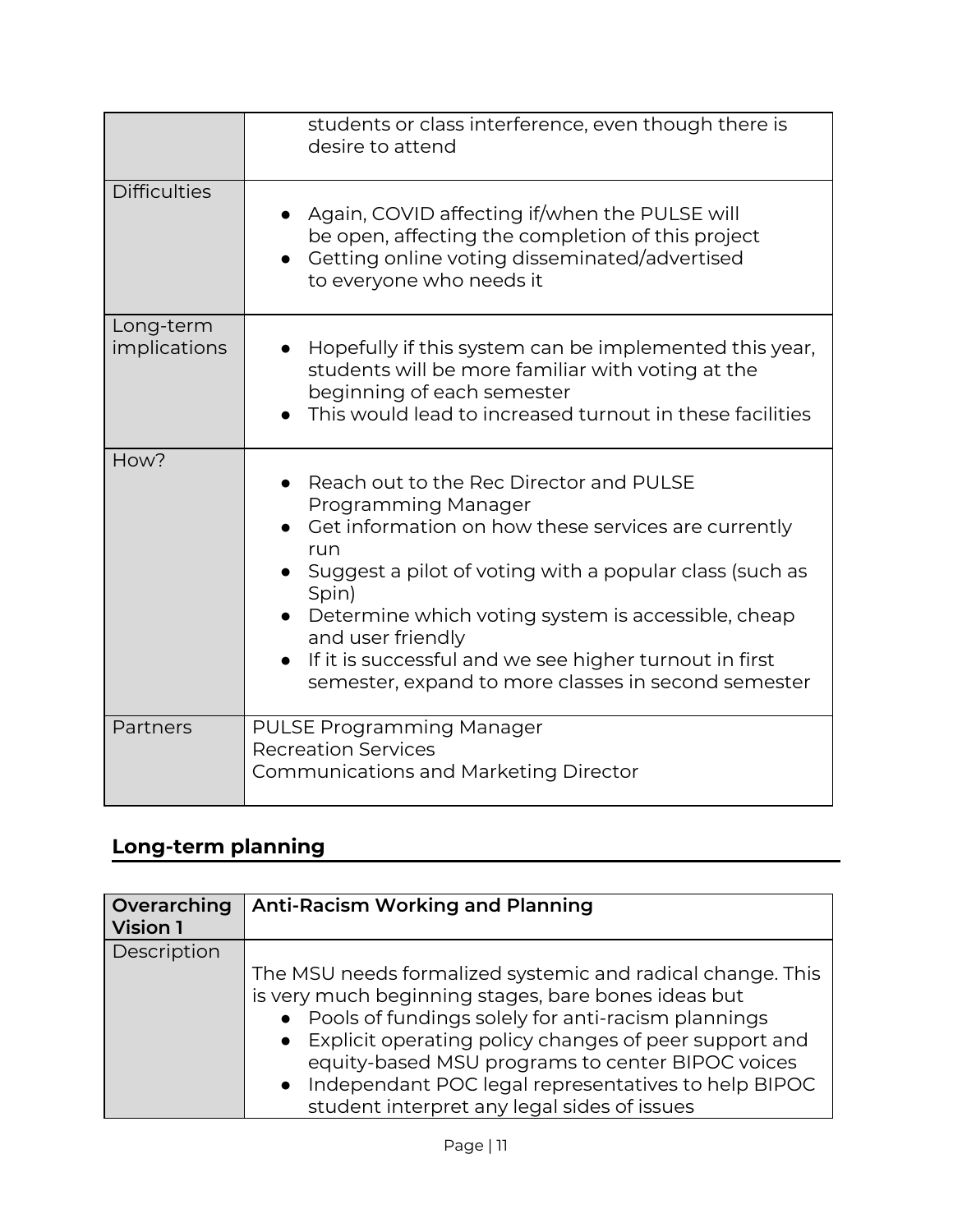| <b>Benefits</b>   | The PCCs operating policy doesn't mention race once. This<br>doesn't line up when we consider the unique challenges that<br>racialized queer students face.<br>This plan wants to make MSU services intersectional and<br>have explicit policy backing for anti racist initiatives. |
|-------------------|-------------------------------------------------------------------------------------------------------------------------------------------------------------------------------------------------------------------------------------------------------------------------------------|
| Year 1            | Many consultations with both internal and external<br>groups and individuals<br>Relevant policy reviews                                                                                                                                                                             |
| Year <sub>2</sub> | Anti racism included into the budget<br>Implementing policy and events                                                                                                                                                                                                              |
| Year <sub>3</sub> | Just surveying how the project is going                                                                                                                                                                                                                                             |
| Partners          | <b>SRA SocSci</b><br><b>BOD</b><br><b>HCCI</b><br>PCC Coordinator and various other equity based MSU<br>groups                                                                                                                                                                      |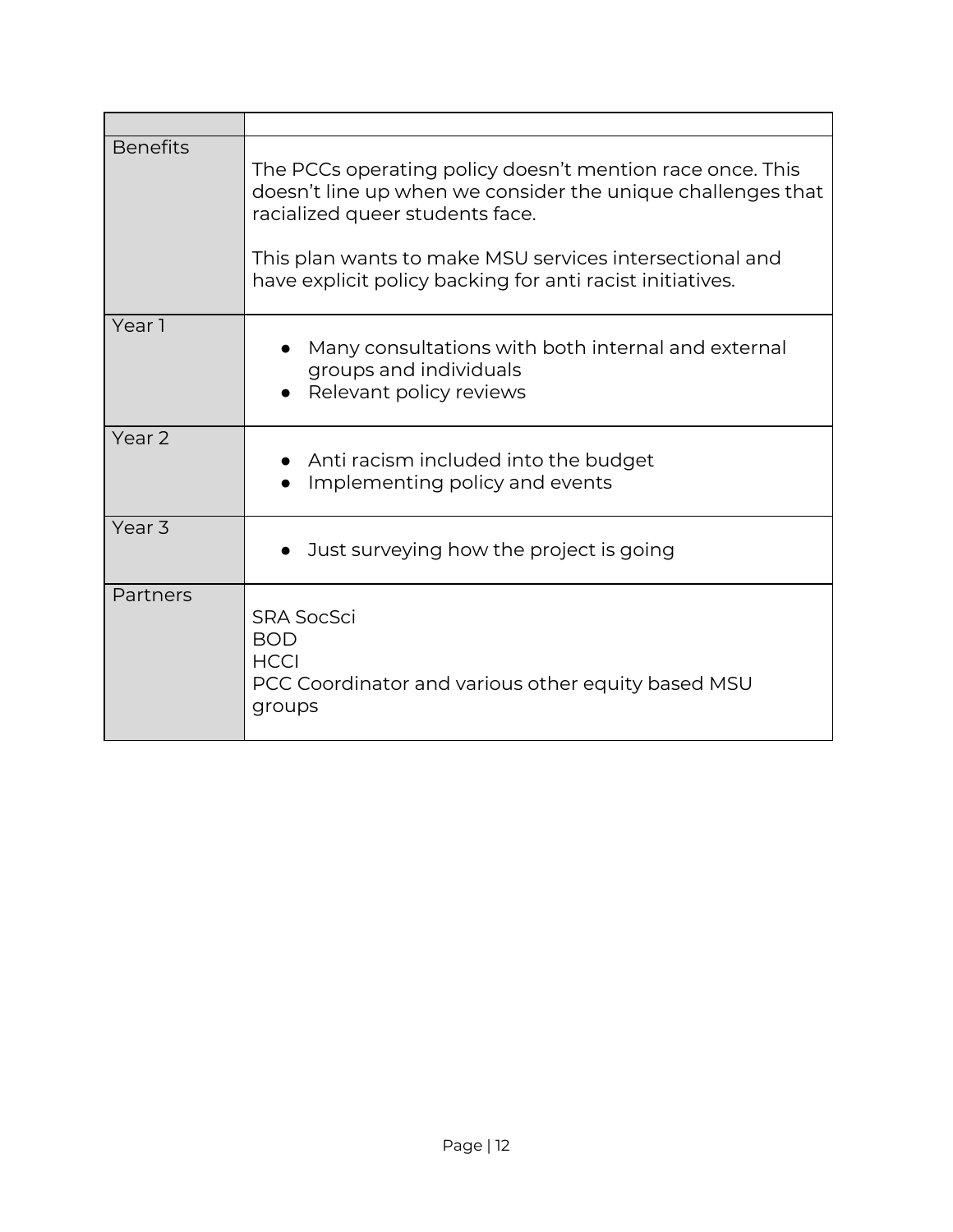#### **Goals to strive for**

#### **List 5 things that you would like to have prepared for the beginning of September**

- Determine if SRA ArtSci Instagram is a go
- Promote present SRA ArtSci social media through SASSex
- Know on what format to hold first SRA x SASS event
- Understand the re-opening plan for the SWC and DBAC is
- Chosen one Observer project to begin

#### **List 5 things you would like to have completed during the fall term (1 st )**

- Hosted one SRA x SASS event
- Been consistent with social media and office hours
- Completed at least two Observer projects
- Finished consultations for SRA sustainability, SWC and PULSE
- Reached out to appropriate caucuses regarding Observer positions
- **Bonus**: Determine whether or nor PULSE and SWC will be open

#### **List 5 things you would like to have completed during the winter term (2 nd )**

*\*McMaster wide plans are written assuming winter semester is in person*

- Test trial PULSE voted events
- Continue SWC accessibility
- Complete SRA sustainability
- Determine conclusion of Observer roles
- Look into sustainability of Observer projects
- **Bonus**: Kept up office hours, information and perhaps another SRA x SASS event